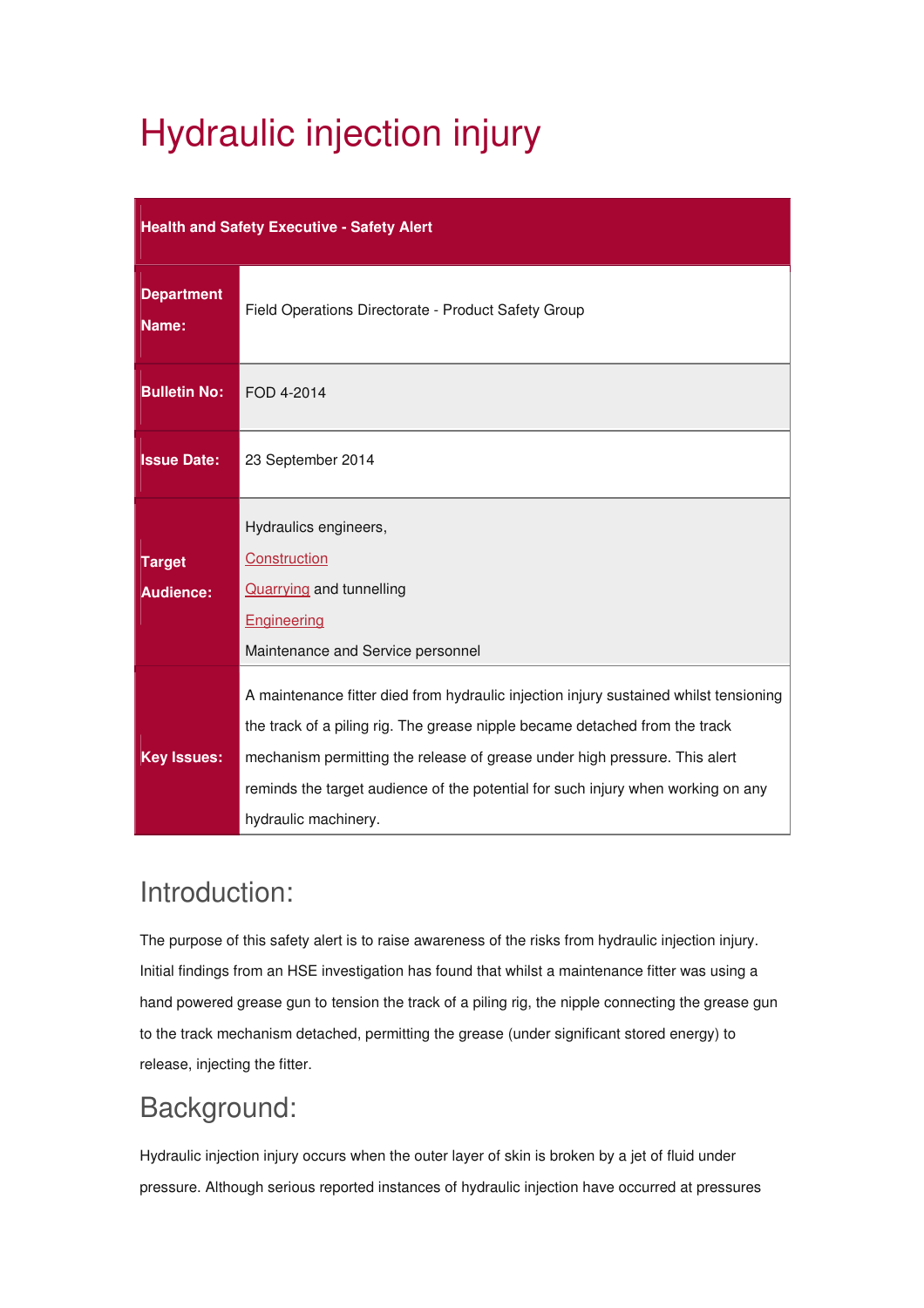over 100 bar (1450 psi), anecdotal evidence suggests hydraulic injection injury may occur at pressures as low as 7 bar (101.5psi) [1].

Injection injury often results from a failure of a component in the mechanical system. This can result in the equipment remaining in use and pressurised whilst leaking fluid. [2]).

A person may come in to contact with a fluid jet while using equipment or when carrying out inspection and/ or maintenance prompted by a reduction in performance of the equipment.

This can cause harm in two ways:

- The mechanical pressurised penetration and subsequent trauma to the surrounding and underlying tissue
- The toxicity of the fluid injected into the injured party

The severity of the injury varies according to the following:

- **Pressure**
- **Proximity**
- Jet size

Following any injection injury, prompt action is essential to save the injured persons limb, or even life. Without medical treatment, after four – six hours the victim may experience intense throbbing pain that is unresponsive to pain medication. Without proper care injection injuries can lead to amputation of affected parts.

#### Action required:

Anyone maintaining mechanical plant should inspect the integrity and security of grease nipples and pipe work adapters used as part of track tensioning systems. This should take place at routine service intervals and before attempting to carry out vehicle track tensioning at any time.

Where replacement or maintenance takes place on a pressurised system, fittings should be matched and compatible as per the original equipment manufacturers specification. Verification of such replacement should be regarded as a pressure test and appropriate precautions taken [3].

Personnel should be familiar with the steps to take, if injection injury occurs, particularly the need to seek immediate professional medical treatment [4].